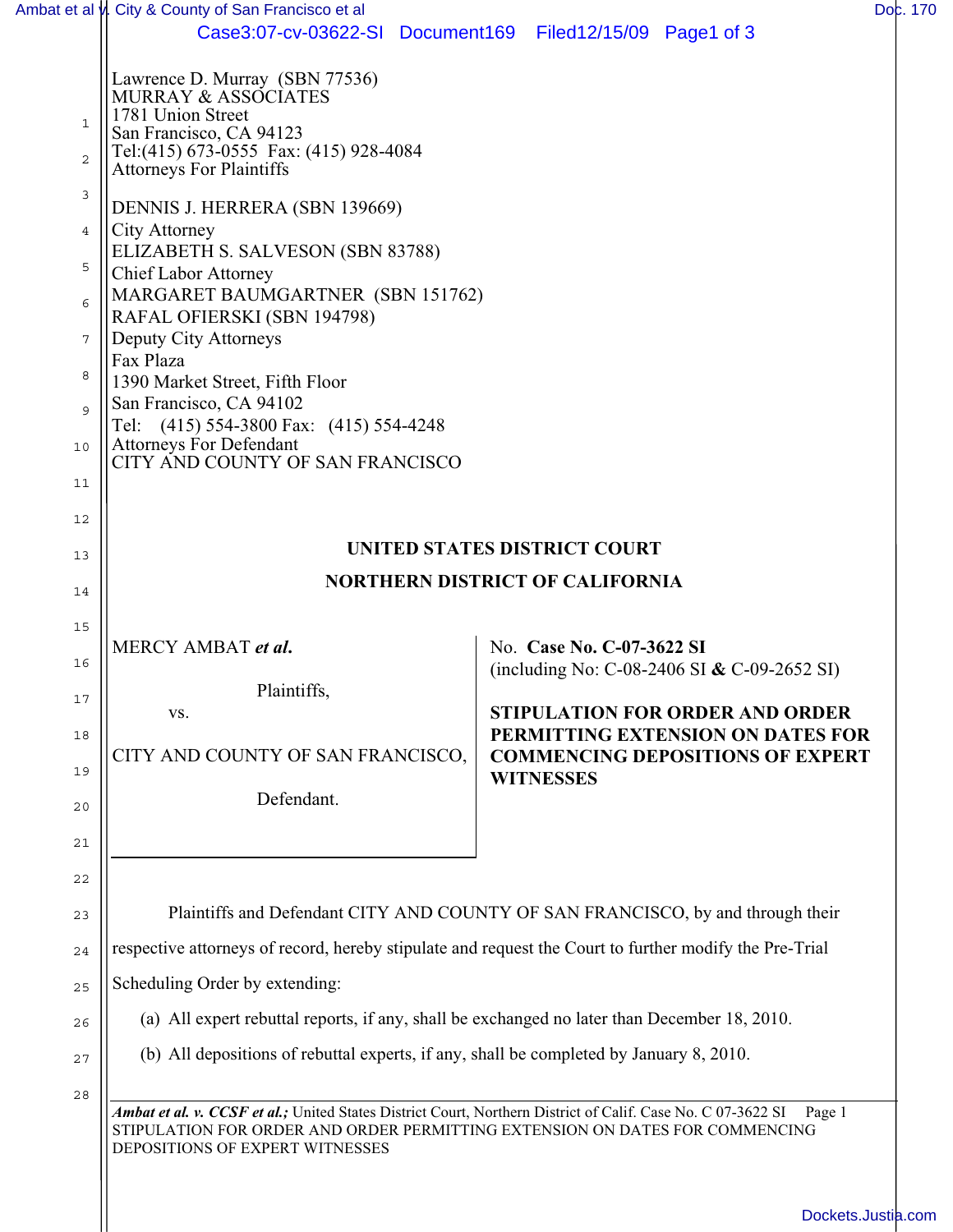| T  | (c) All depositions of Plaintiffs' Experts regarding damages shall be completed by February 26, 2010.                  |  |
|----|------------------------------------------------------------------------------------------------------------------------|--|
| 2  | (d) The deposition of Ric Fatone Zayas shall be completed the week of January 11, 2010.                                |  |
| 3  | Furthermore, the motions for summary judgment are scheduled to be filed no later than January 8,                       |  |
| 4  | 2010, the opposition is due by January 22, 2010, the reply is due January 29, 2010, and hearing on the                 |  |
| 5  | summary judgment no later than February 12, 2010. Jury trial in this case is currently scheduled for March             |  |
| 6  | 29, 2010. None of these dates need be changed.                                                                         |  |
| 7  | Good cause exists to alter the completion dates for particular Expert Witnesses because the parties                    |  |
| 8  | have been actively scheduling, calendaring, and completing depositions for expert witnesses' whose                     |  |
| 9  | testimony is necessary for the filing of the parties' upcoming dispositive motions. Granting an extension for          |  |
| 10 | the completion of damage experts' depositions would save the unnecessary waste of the parties' time and                |  |
| 11 | resources.                                                                                                             |  |
| 12 | For this reason, the parties respectfully request the Court modify the Pre-Trial Scheduling Order so                   |  |
| 13 | that expert disclosure conforms to the foregoing new dates.                                                            |  |
| 14 | Date: December 15, 2009                                                                                                |  |
| 15 |                                                                                                                        |  |
| 16 | MURRAY & ASSOCIATES<br>SAN FRANCISCO CITY ATTORNEY OFFICE                                                              |  |
| 17 |                                                                                                                        |  |
| 18 |                                                                                                                        |  |
| 19 | /s/Lawrence D. Murray<br>/s/Margaret W. Baumgartner                                                                    |  |
| 20 | Lawrence D. Murray<br>Margaret W. Baumgartner<br>Attorney for Plaintiffs<br>Attorney for Defendant                     |  |
| 21 | City and County of San Francisco.                                                                                      |  |
| 22 |                                                                                                                        |  |
| 23 |                                                                                                                        |  |
| 24 |                                                                                                                        |  |
| 25 |                                                                                                                        |  |
| 26 |                                                                                                                        |  |
| 27 |                                                                                                                        |  |
| 28 | Ambat et al. v. CCSF et al.; United States District Court, Northern District of Calif. Case No. C 07-3622 SI<br>Page 2 |  |
|    | STIPULATION FOR ORDER AND ORDER PERMITTING EXTENSION ON DATES FOR COMMENCING<br>DEPOSITIONS OF EXPERT WITNESSES        |  |